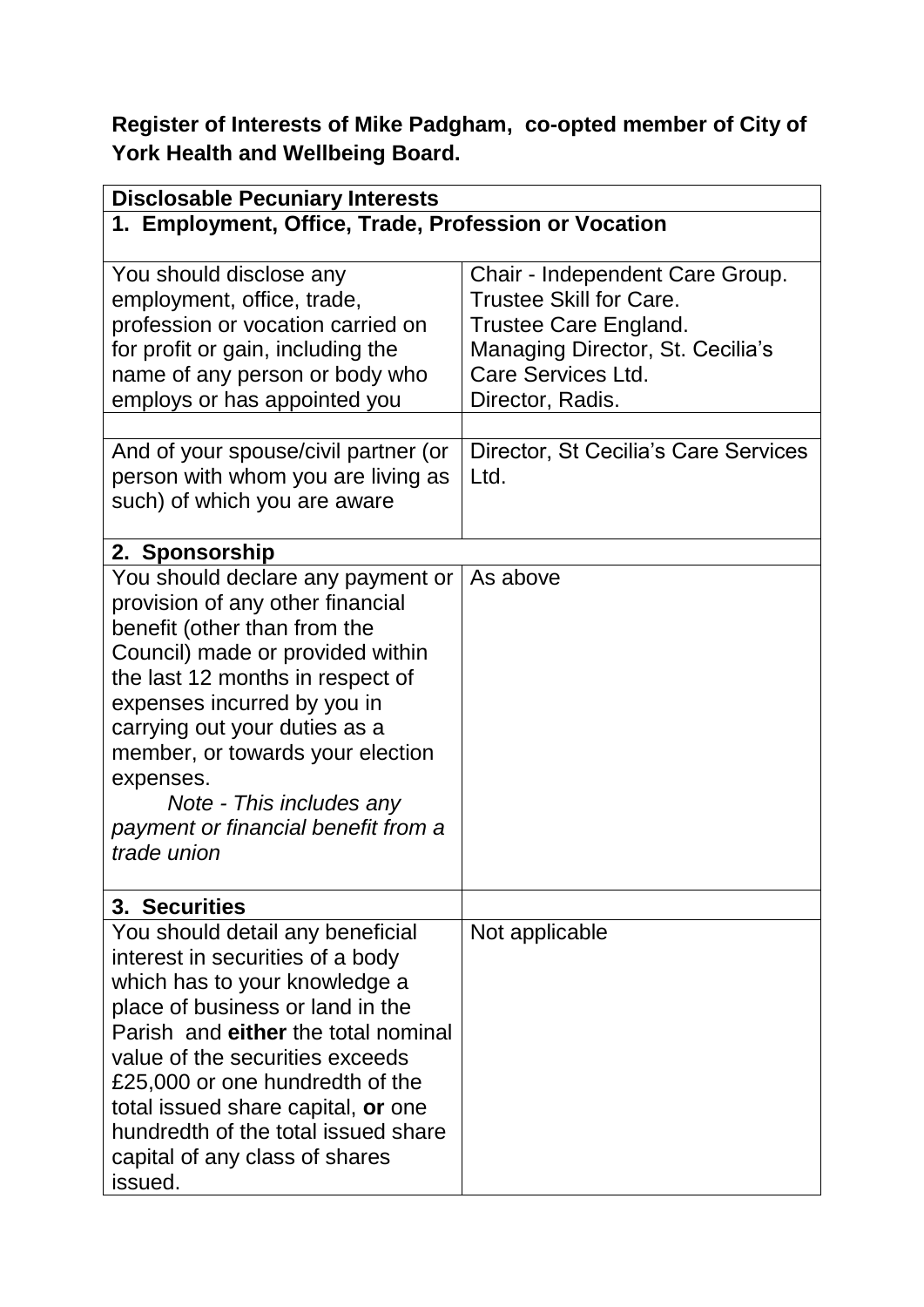| "Securities" does not include<br>building society accounts but<br>includes securities of all other<br>descriptions such as shares,<br>debentures, stock, loan stock and<br>units of a collective investment<br>scheme                                                                                                                                                                                                                                       |                                                                                              |
|-------------------------------------------------------------------------------------------------------------------------------------------------------------------------------------------------------------------------------------------------------------------------------------------------------------------------------------------------------------------------------------------------------------------------------------------------------------|----------------------------------------------------------------------------------------------|
| And of your spouse/civil partner (or<br>person with whom you are living as<br>such) of which you are aware                                                                                                                                                                                                                                                                                                                                                  | Not applicable                                                                               |
| 4. Contracts                                                                                                                                                                                                                                                                                                                                                                                                                                                |                                                                                              |
| You should detail any current<br>undischarged contract made<br>between you, or a body in which<br>you have a beneficial interest, and<br>the Council under which goods or<br>services are to be provided or<br>works are to be executed<br>You have a beneficial interest in a<br>body which is a firm in which you<br>are a partner or a body corporate<br>of which you are a director, or in<br>the securities of which you have a<br>beneficial interest | Care placements - City of York<br>Council<br><b>Workforce Development Skills for</b><br>Care |
| And of your spouse/civil partner (or<br>person with whom you are living as<br>such) of which you are aware                                                                                                                                                                                                                                                                                                                                                  | As above                                                                                     |
| 5. Land, Licences and Corporate Tenancies                                                                                                                                                                                                                                                                                                                                                                                                                   |                                                                                              |
| <u>Land</u><br>You should detail any beneficial<br>interest in land within the Parish<br>(excluding any easement, or right<br>in or over land which does not<br>carry the right to occupy or receive                                                                                                                                                                                                                                                        | Not applicable                                                                               |